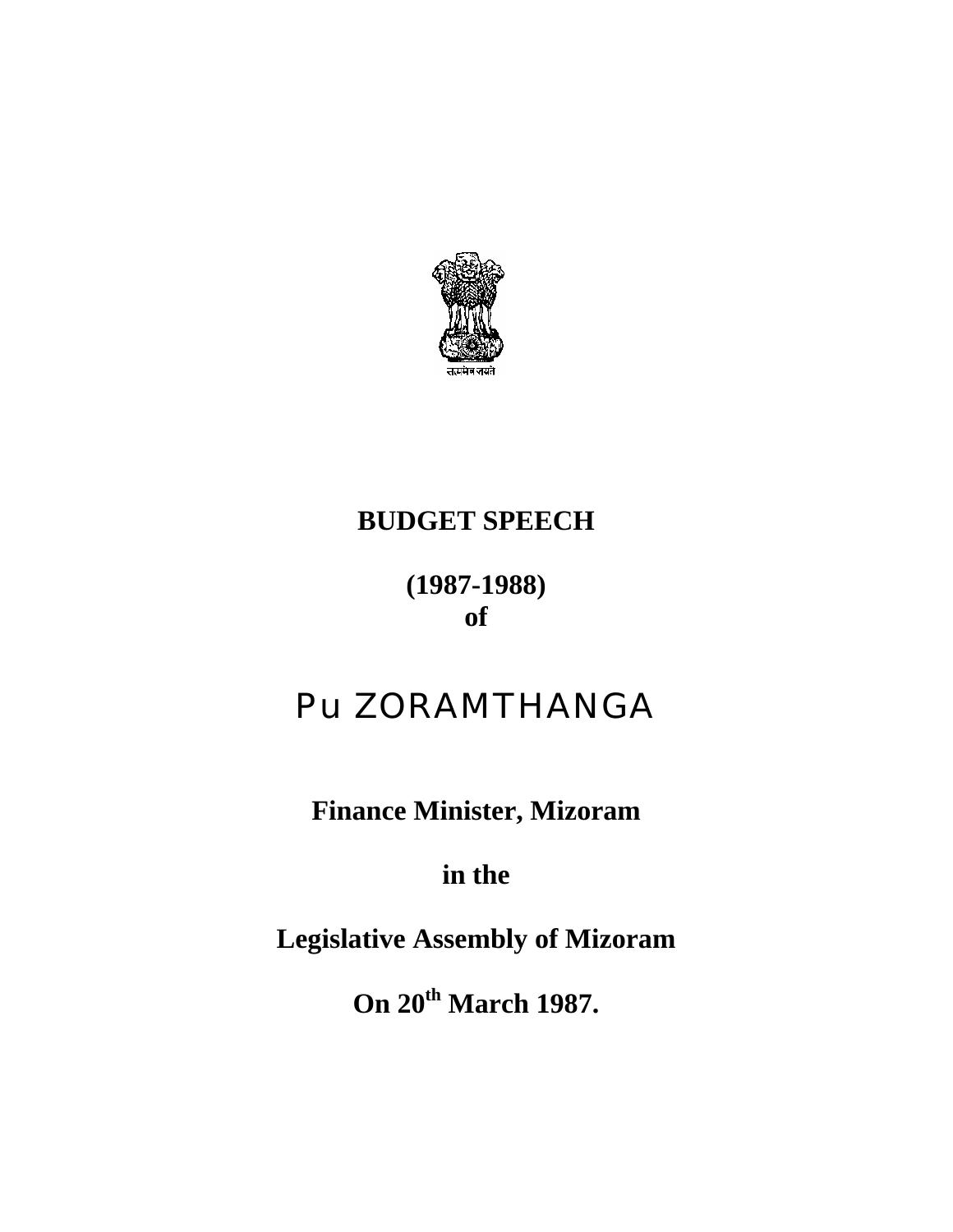Mr. Speaker Sir, I rise to present before the Assembly the supplementary Demands for the year 1986-1987 and Budget Estimates for the year 1987-1988. This is the first Budget being laid in the Mizoram State Legislative Assembly. The Financial provisions in the Revised Estimates for 1986-1987 and Budget Estimates for the year 1987-1988 are as follows:-

 The Revenue Receipt for the year 1987-1988 is estimated at Rs. 14890.79 lakhs as against Rs.16561.05 lakhs of the Revised Estimates for 1986-1987. The estimated expenditure on Revenue Account for 1987-1988 is Rs. 16422.79 lakhs as against Rs. 17910.53 lakhs of the Revised estimates for 1986-1987. On the Capital side, the receipts during 1987-1988 are estimated at Rs. 4611.70 lakhs as against Rs. 3750.86 lakhs of Revised Estimates for the year 1986-1987. Capital expenditure including Loans and Advances during 1987-88 are estimated to be Rs.6513.10 lakhs as against and Rs.5652.26 lakhs of Revised Estimates for the year 1986-1987.

#### **STATE PLAN OUTLAY FOR 1987-1988**

As the Hon'ble Members are aware, the outlay for the State Annual Plan for 1987-1988 is fixed at Rs. 7000.00 lakhs as against Rs. 5950.00 lakhs for 1986-1987. Sectoral –wise distribution of this outlay is depicted is Annexure –I of the Explanatory Memorandum.

#### **CENTRAL PLAN/CENTRALLY SPONSORED SCHEME**

The total outlay NEC Schemes during 1987-1988 is Rs. 534.81 lakhs as against Rs. 433.83 lakhs in the Revised Estimates for 1986-1987. The outlay for Centrally Sponsored Schemes is Rs.61.58 lakhs for 1987-1988 as against Rs. 1886.32 lakhs in the Revised Estimates for 1986-1987. I may mention is this connection that statement of approved expenditure in respect of some of the Central Plan/Centrally Sponsored Schemes for the year 1987-1988 have not yet been received till now and therefore, only token provisions are indicated for these schemes. Details of the Centrally Sponsored Schemes and schemes under NEC of General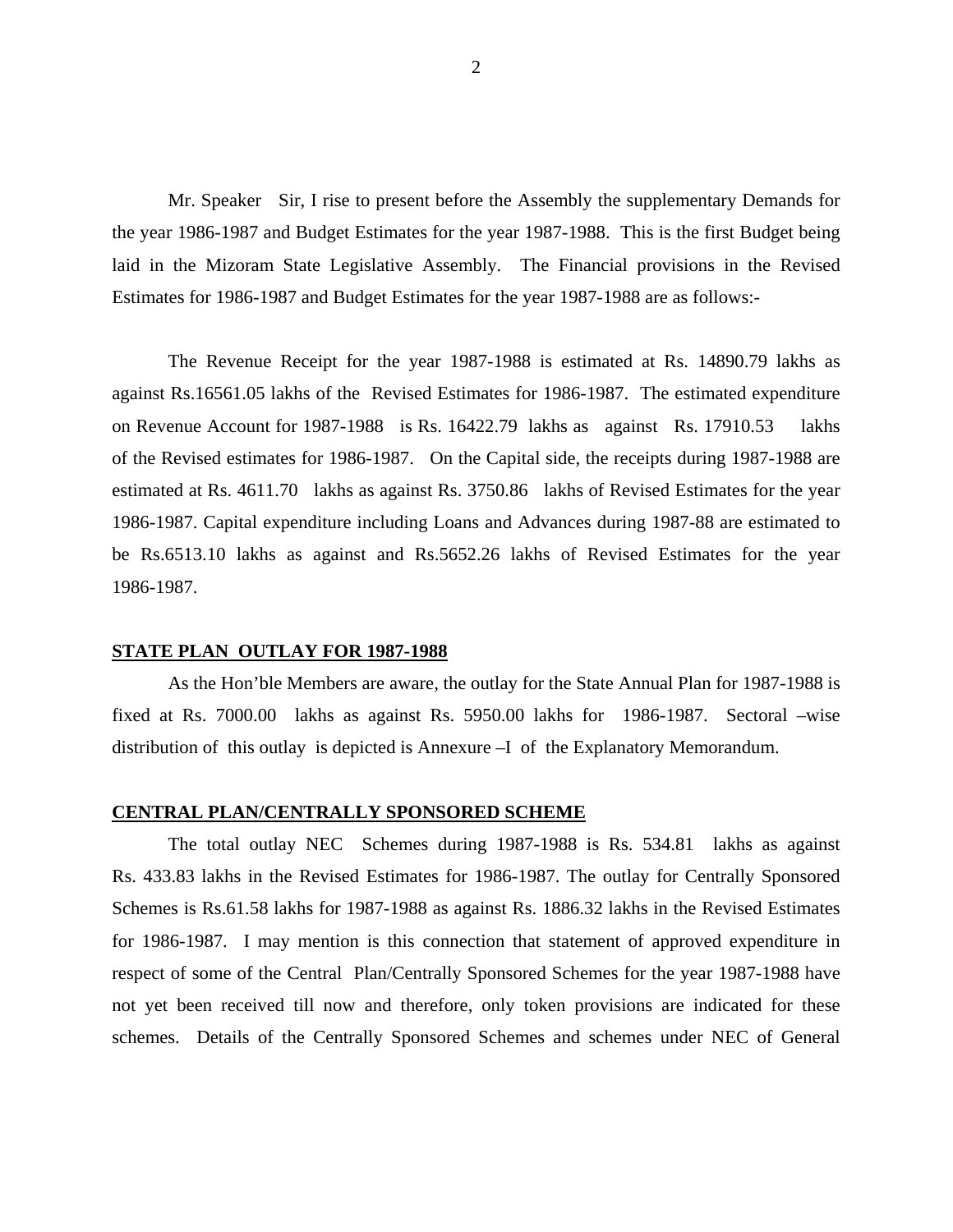Provident Fund, supervision of Treasuries etc. is the responsibility of the Directorate of Accounts and Treasuries. During 1986-1987, 242 pension cases have been disposed of and payment of 97 cases of insurance money finalized. Out of the 24622 General Provident Fund Accounts maintained, 281 cases of financial payment have also been settled. The local audit wing of t he Department had audited accounts of 26 offices during the year.

The main functions of Excise and Taxation Department are collection of various taxes and duties and prevention and detection of Excise crimes. For enforcement of the Mizoram Excise Act 1973 , 2 bonded Warehouse Licence-cum-wholesale licenses were issued along with 16 retail licences at Aizawl and 5 at Lunglei for selling Indian Made Foreign Liquor. 3 bars and 2 club-bar licences were issued at Aizawl while one bar licence was issued for Lunglei. Chhimtuipui District could not be adequately covered due to shortage of staff. During the current year, considerable quantities of intoxicating and dangerous drugs, such as heroin, ganja and phensydyl were seized by the Excise personnel. The Excise Department also discovered and destroyed 18 acres of opium plantation and 1 acre of ganja cultivation in the southern belt bordering Burma. 264 illegal traders in liquor were arrested. A sum of Rs. 112.19 lakhs was realized towards Excise duty as against B.E Rs. 86.04 lakhs during the year 1985-1986. It is expected that the income from Excise would be Rs. 200.00 lakhs at the end of the current financial year. The Taxation Wing of the Department has collected Rs, 34.26 lakhs as taxes under various Acts and Regulations upto 31.1.1987.

#### **PRINTING & STATIONERY DEPARTMENT**

A sum of Rs. 172.00 lakhs has been provided during 1986-1987 with which new machines were purchased and commissioned which considerably improved the efficiency and output of the Government Press. A sum of Rs. 224.90 lakhs has been provided for 1987-1988. It is proposed to set up a branch of the Government Press at Lunglei which will take up printing works of Lunglei and Chhimtuipui Districts. A plot of land has already been acquired at Lunglei for construction of the building.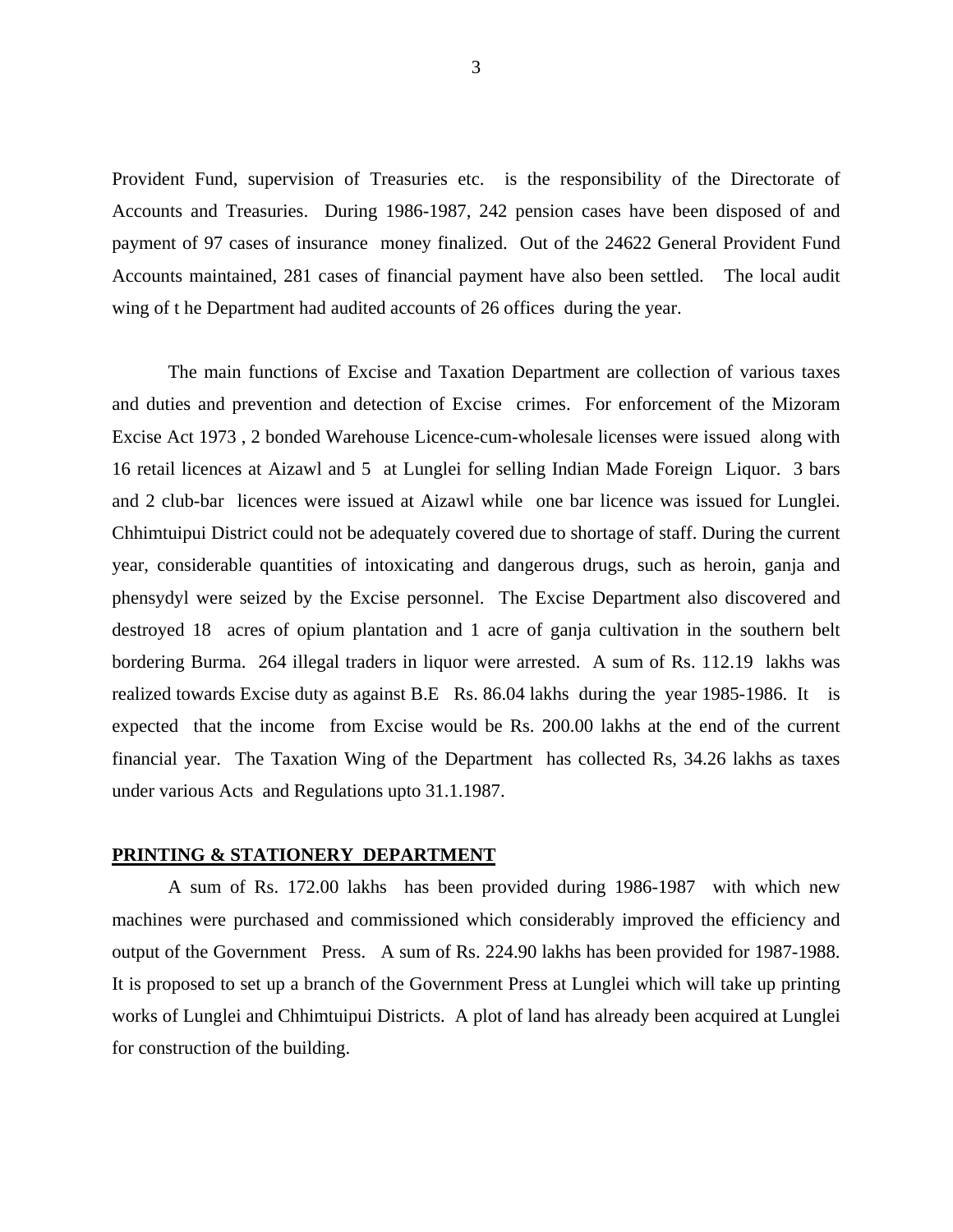## **EDUCATION DEPARTMENT**

The approved Plan outlay of the Department for 1986-1987 is Rs.360.00 lakhs out of which Rs.250.00 lakhs was earmarked for Elementary Education, Rs.100.00 lakhs for Secondary Education, Rs.35.00 lakhs for Higher Education and Rs.30.00 lakhs for Technical Education. 32 private Middle Schools, 5 private High Schools and 2 Colleges were given deficit grant-in-aid, more teachers. A seperate Directorate of Sports and Youth Welfare has been created. The approved Plan outlay of Rs.495.00 lakhs for 1987-88 will be utilized mainly for continuation and expansion of the on-going schemes. Particular attention will be paid to introduction of 10+2 system of higher education which will be involve vocationalisation of education, which is urgently required for Mizoram.

#### **SOCIAL WELFARE DEPARTMENT**

The target of rehabilitation of 120 destitute women under Women and Child Welfare Scheme has been achieved. As many as 80 Pre-school Centres are continued to be maintained in places where Integrated Child Development Scheme Projects have not been implemented. In the Training-cum-Production Centres for physically handicapped persons, the intake capacity of 25 persons each for male and female has been increased to 45 each. 373 handicapped students reading in Class I-VIII have been awarded stipends during the year. 1563 persons have been benefited by the Scheme of Assistance to the aged 234 voluntary organizations have been grants-in-aid. One new Integrated Child development Project has been started at Darlawn during the year.

#### **LABOUR AND EMPLOYMENT**

 During the year, the Industrial Training Institute at Aizawl imparted training in 9 vocational trades. Construction of a hostel for women is nearing completion. A number of apprentices have been trained under the Apprenticeship Training Scheme under which each trainee is paid Rs.150.00 per month as engratia allowances. The state Employment Market Unit has been set up during the year. The Labour Department had been strengthened for better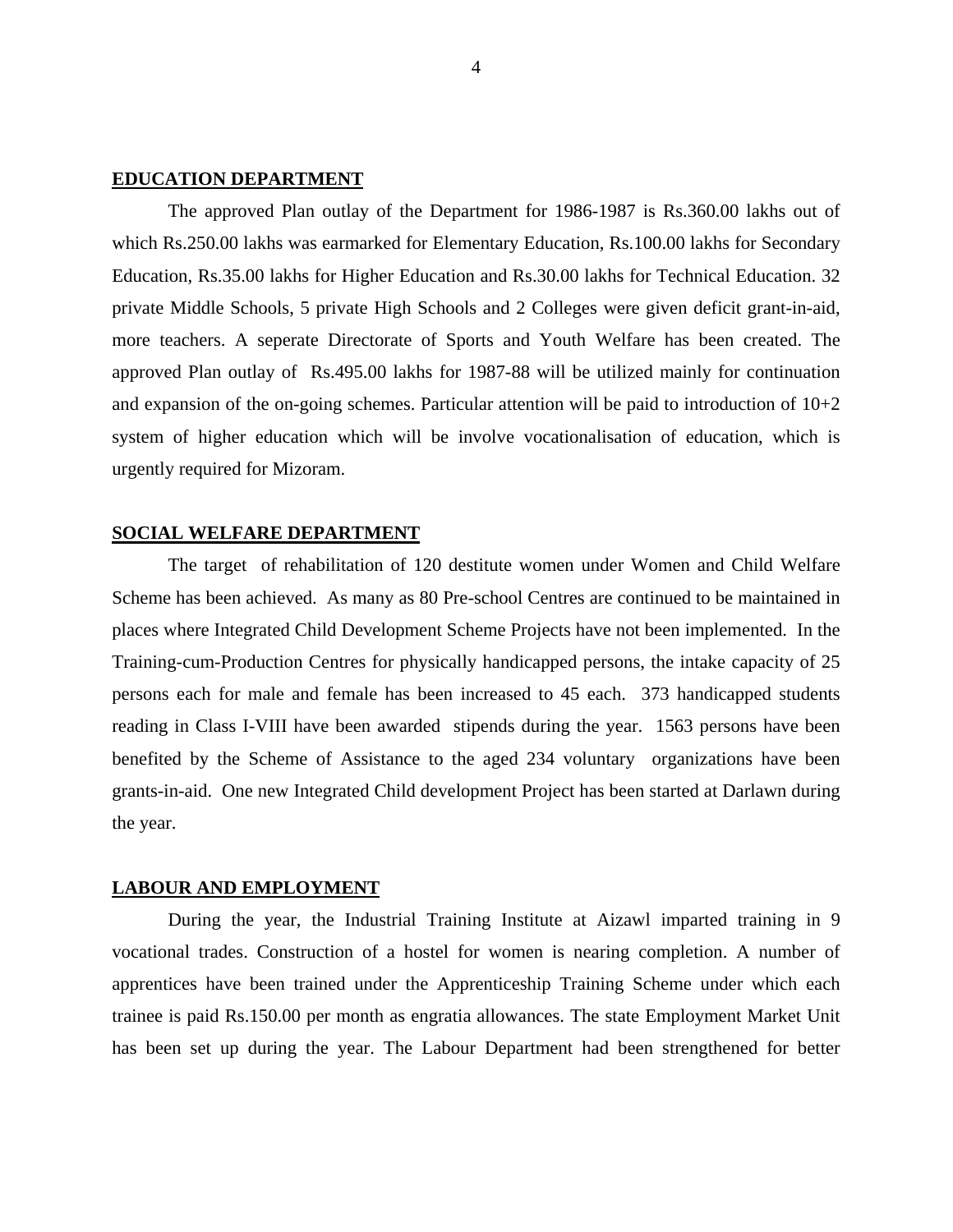enforcement of labour laws. Minimum wages have also been prescribed as a labour welfare measure.

#### **PUBLIC HEALTH ENGINEERING DEPARTMENT**

The Department comes to be headed by its own Chief Engineer during the year. The Department, at present has one Circle and 6 working Divisions. The Planning Commission has already approved proposal for creation of another Circle, 2 working Divisions, one Mechanical Division and a Testing Laboratory. There is a provision of Rs. 715.00 lakhs during the year 1986-1987 and it is expected that the target of 67 villages for Rural Water Supply Scheme would be achieved. About 240 villages, Constituting 32% of problem villages in Mizoram have already been covered under Rural Water Supply Schemes. A sum of Rs. 350.00 lakhs has been provided during the year for implementation of Greater Aizawl Water Supply Scheme Phase-I is expected to be commissioned in June, 1987.

#### **HEALTH AND FAMILY WELFARE DEPARTMENT**

"Health for all by 2000 A.D." is the strategy and objective of the Department. A sum of Rs. 290.00 lakhs was provided for 1986-1987 which is being utilized for strengthening Health Services, establishment of new Primary Health Centres and Sub-Centres. 4( four) Primary Health Centres having 10 beds are proposed to e set up at Khawlailung, Haulawng, Phuldungsei and Lunglei and these are expected to be completed during this financial year. The existing 10 bedded Primary Health Centre at Kawrthah is to be upgraded to 30 bedded during this year and 12 new sub-centres have also been established at various places. Master plan for expansion of Civil Hospital at Aizawl having 300 beds has been implemented and the first and second phase for accommodating 40 beds have been completed.

#### **REHABILITATION DEPARTMENT**

The Government of India sanctioned Rs. 191.00 lakhs during 1986-1987 for rehabilitation of MNF personnel who came over ground as a result of the Peace Accord.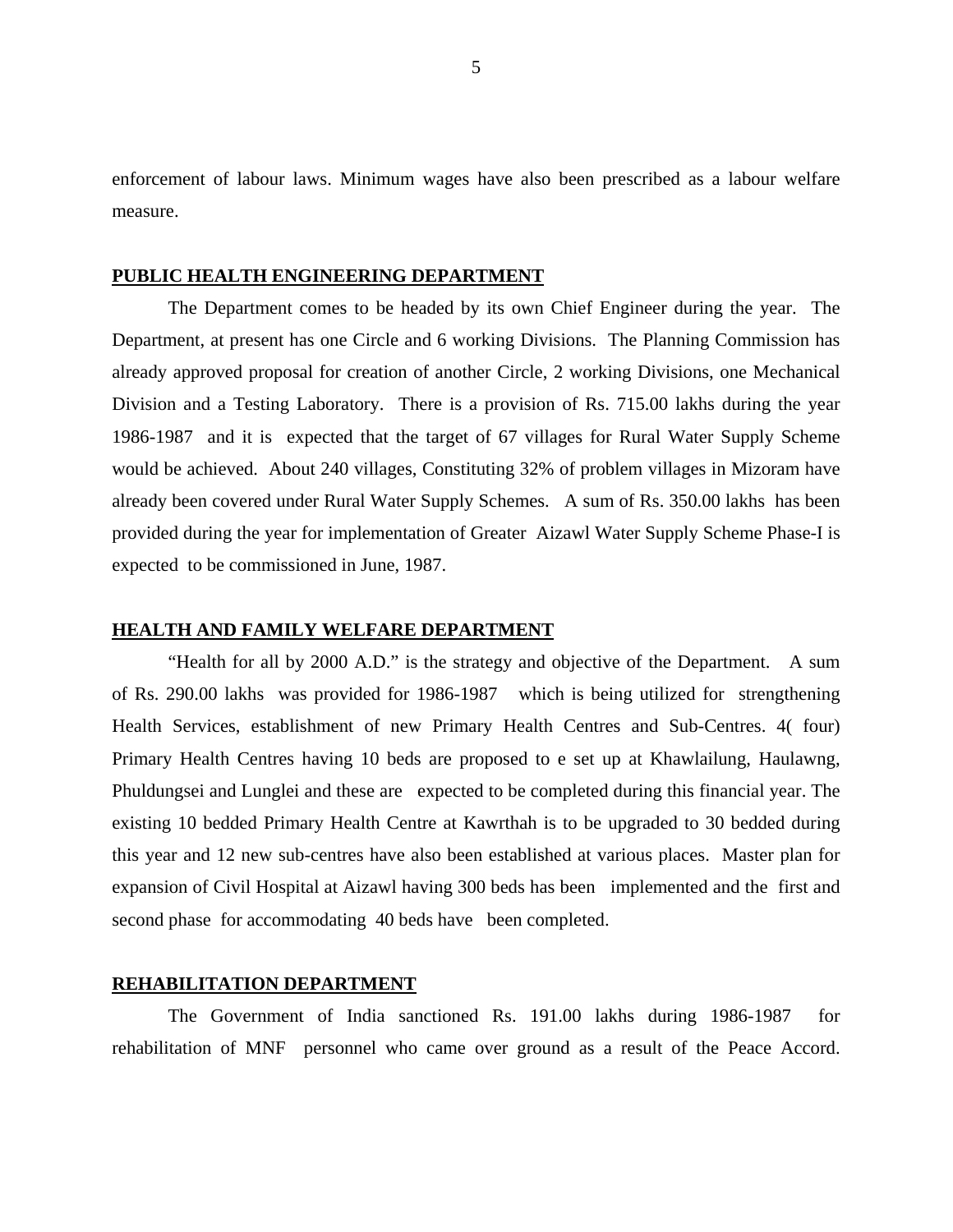Rs. 13.00 lakhs was sanctioned as initial Grant for 650 MNF personnel at Rs. 2000.00 each. 40 (forty) persons were given agricultural grants at the rate of Rs. 9,720 .00 each while 554 persons were given Rs. 20,000.00 each for starting grocery shops for their rehabilitation. A provision of Rs. 20.00 lakhs has also been made for housing assistance at the rate of Rs. 5000.00 each.

# **PLANNING DEPARTMENT**

The Plan outlay for 1986-1987 for the Department is Rs. 7.00 lakhs during the current year which has been utilized for strengthening the Department by creation of posts. A sum of Rs. 9.00 lakhs has been allotted during 1987-1988 for further strengthening of the Department. It is proposed to create one post of Adviser and one post of Deputy Adviser with supporting staff to strengthen the State Planning Board.

## **RURAL DEVELOPMENT DEPARTMENT**

This Departmental executes 2 types of scheme-Community Development Schemes under State Sector and IRDP, NREP, RLEGP, etc. under Central Sector. The provision during 1986-1987 in the State Section was Rs. 80.00 lakhs and the following works have been taken up. Construction of 60 Community Halls, 60 playgrounds, 85 water points, 290 kms. Inter-village paths and it also provides Rs. 4.00 lakhs worth material assistance to social organizations. The outlay for 1987-1988 is Rs. 88.00 lakhs and the Department proposes to construct 82 community halls, 60 playgrounds, 80 RCC water tanks, 10 km. Jeep road, 40 urinal sheds and construction of Directorate building. Under the Central Sector 7000 families living below the poverty line are given assistance. Under NREP Schemes, various works such as construction of School buildings, playgrounds, community halls, suspension bridges, drinking water points, rural roads and steps were taken up. 385 Kms. Rural link roads have been constructed under RLEGP. 1493 families have been given assistance for minor irrigation, land development, distribution of mini kits etc. under ASMF.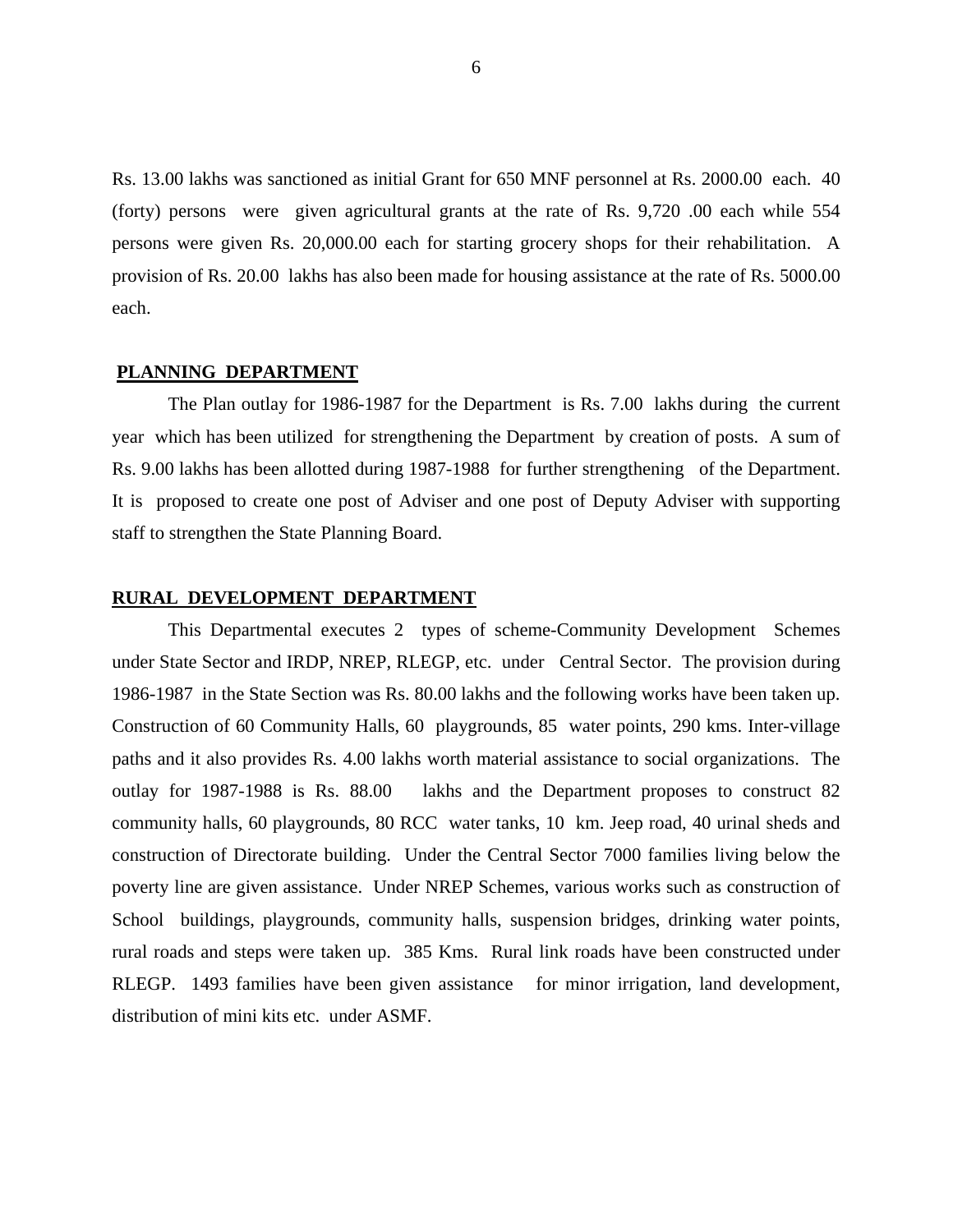# **ECONOMIC AND STATISTIC DEPARTMENT**

The main function of this department is collection of vital statistics relating to Agriculture, Industry, Education, Roads, Rainfall, Births and Deaths etc. The department had taken up National Sample Survey and agriculture census. The department brings out some periodic publications pertaining to statistical and other related information of Mizoram.

## **INDUSTRIES DEPARTMENT**

 Construction of the main factory building of Ginger dehydration plant at Sairang has been completed. The ginger oil and oleoresin plant is expected to be commissioned shortly. Construction of building at Aizawl for Rural Industries Development Centre, which will serve as training-cum-workshop facilities for entrepreneurs, has been completed and installation of machineries is in progress. Construction of buildings for Information Centre at Serchhip and Knitting and Tailoring Centre at Lunglei has been completed. With a view to encourage local enterpreneurship, 3 Enterpreneurs Development Programme courses were held at Aizawl, Lunglei and Saiha attended by 96 persons. 15 persons were sent for further training at Industrial development Institute, Ahmedabad. As many as 547 artisans were assisted by supply of sewing and knitting machine, carpentry and blacksmithy tool. Etc.

#### **SERICULTURE DEPARTMENT**

A sum of Rs. 80.00 lakhs was allotted during the current year. 18900 Kgs of cocoons and 4500 kgs. of raw silk were produced. Silkworm rearing has benefited 4200 families. The approved outlay for 1987-1988 is Rs. 100.00 lakhs which will be utilized for strengthening the existing set- up, construction of grainages, rearing houses and godowns as well as training is sericulture and marketing.

## **COOPERATION DEPARTMENT**

A sum of Rs. 52.00 lakhs have been provided to the department during 1986-1987. 23815 quintals of ginger, some quantities of chillies and broom-sticks have been procured through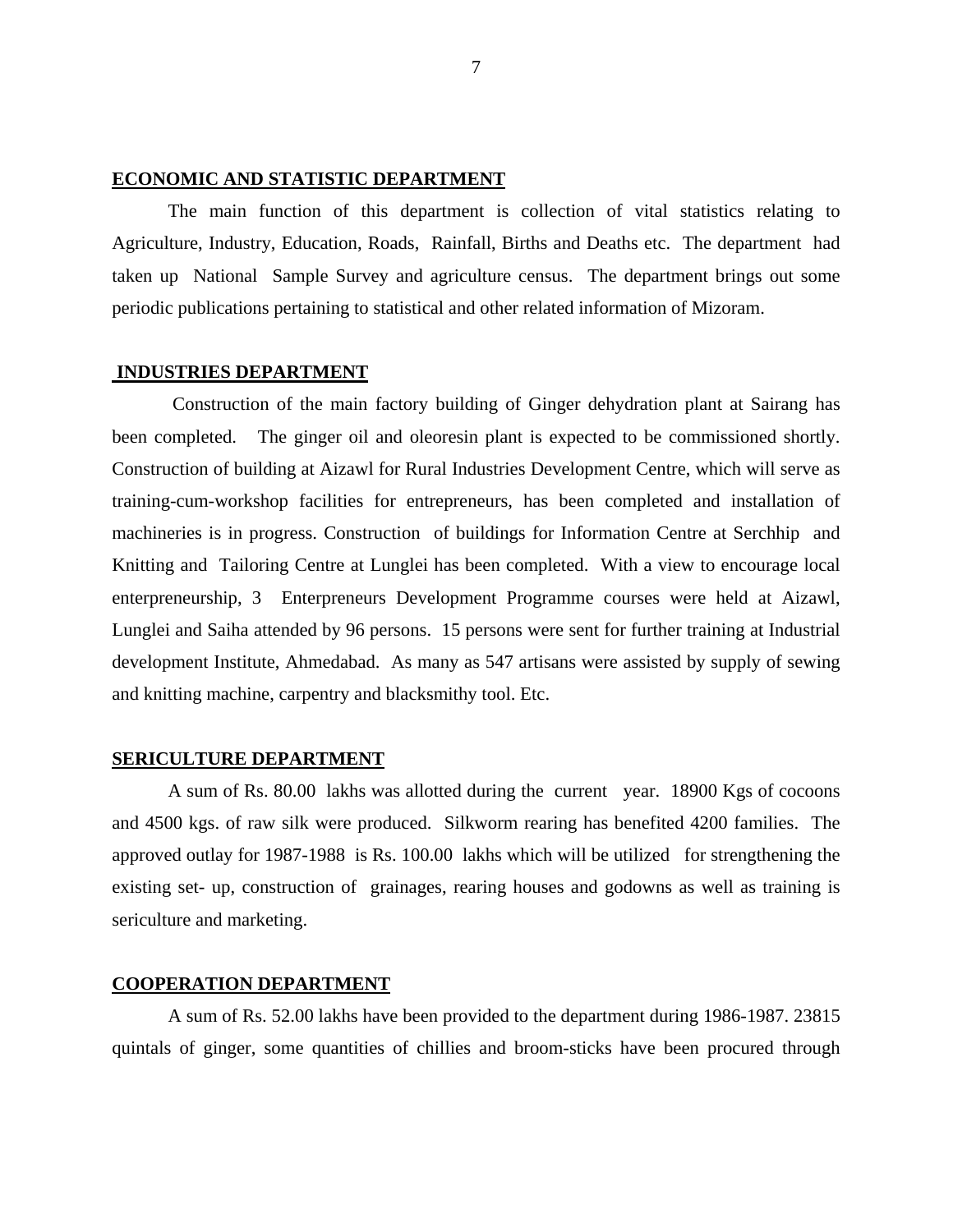MIZOFED. The POL Depot of IOC at Vairengte has also been taken over and proposals are under way for opening POL retail outlets at Hnahthial and Vairengte. With a view to enable the MIZOFED to diversify its activities, Government of India has agreed to sanction Rs. 1.0 crore as working capital for taking up public distribution system and sanction of Rs. 12.52 lakhs has been accorded for opening 7(seven) new branches of the federation for the benefit of the rural poor. Government of India, through the National Cooperative Department corporation, have also sanctioned for the first time a sum of Rs.10.00 lakhs margin money, Rs.10.40 lakhs for construction of 5(five) godowns, purchase of one truck and re-imbursement of Rs. 2.04 lakhs to strength en the administrative set up of MIZOFED and two more Group A post have been related. Feasibility report for setting up an integrated fruit and vegetable project in the cooperative sector at an estimated cost of Rs. 301.43 lakhs, with an annual capacity of 13000 MT has already been submitted to the Central Government. The plan outlay of Rs. 84.00 lakhs during 1987-1988 will be utilized for continuing and expanding the existing schemes.

#### **AGRICULTURE**

The Annual Plan Outlay for 1986-1987 is Rs. 281.00 lakhs 3 new Agriculture Sub-Divisions were opened at Tuipang, Tlabung and Hnahthial. Rs. 32.00 lakhs was spent as price support subsidy for purchase of Ginger through MIZOFED, which procured 2,500 MT of Ginger, under the New Land Use Policy, (NLUP)1 ,773 families were selected during the year and 2855 families were selected 1984-1985 and 1985-1986 were continued t o be maintained. Production of rice is expected to go up from 45,000 MT last year to 50,000 MT this year. 6.25 MT high yielding variety seeds are produced from the departmental seed farms. The target of distribution of 7 MT pesticides has also been achieved. The various schemes for training of farmers were continued and agricultural implements including tractors and powers tillers were supplied to selected cultivators. 3.15 lakhs planting materials and 4 MT of improved seeds were distributed to the cultivators. Additional areas of 615 ha. of land were covered under Minor Irrigation. Larger areas have been brought under double cropping and cultivation of pulses and oil-seeds have been made possible with increased irrigation facilities.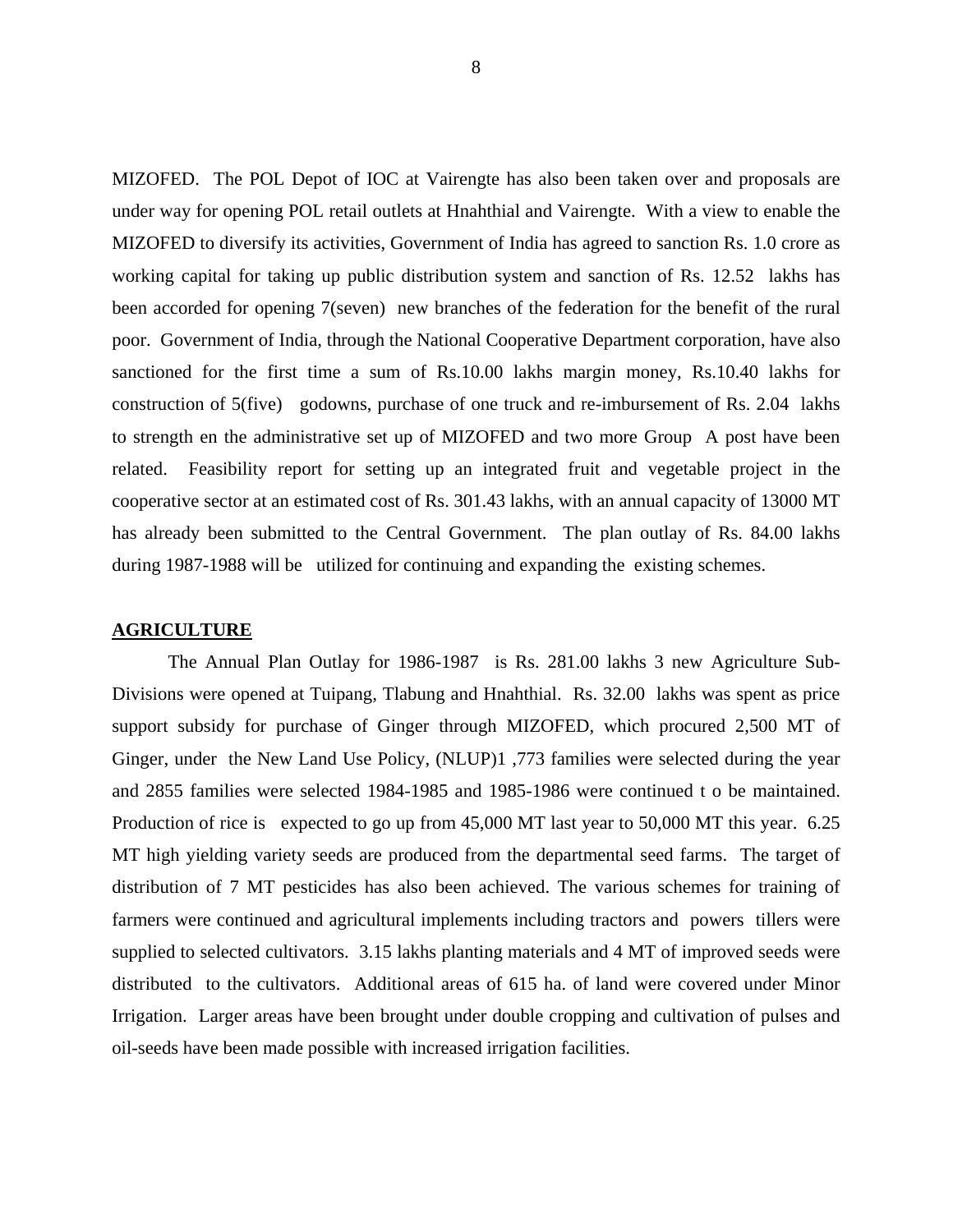## **FISHERIES**

The department was allotted a sum of Rs. 29.75 lakhs during 1986-1987. The 2 Fish Seed Farms at Thenzawl and Chemphai have produced 2.13 lakhs fish seeds. 13.81 lakhs fish seeds have been procured and supplied to pisciculturist at 50% subsidized rate. The department has a program to bring about 400 acres of additional water areas under pisciculture during this year and also various program for training of fish farmers and demonstrations. The approved outlay for 1987-1988 is Rs. 30.00 lakhs. The Department proposes to bring more than 160 ha. Of additional water area under pisciculture during the next year. It is also proposed to set up an Indoor Hatchery Unit at Bilkhawthlir and 2 Fry Distribution Centres at Thingdawl and Lokicherra. It is expected to produce 2500 MT fish during the year 1987-1988.

#### **SOIL AND WATER CONSERVATION DEPARTMENT**

The department has attached great importance to the settlement of jhummia families to permanent way of cultivation during the Seventh Plan period. To achieve this objective, schemes such as terracing, cash crop cultivation and construction of link roads were taken up. During 1986-1987, a sum of Rs. 172.32 lakhs were allocated out of which Rs. 110.74 lakhs was spent for implementation of family oriented schemes. A number of schemes were undertaken to check soil erosion and for reducing susrface run-off. 346 hectares of land covered under gully control scheme, 540 hectares under the scheme to control stream bank erosion, 552 hectares under contour bunding and 280 hectares under water harvesting schemes.

 The approved plan outlay of the department during 1987-1988 is Rs. 180.00 lakhs out of which a sum of Rs. 75.50 lakhs has been earmarked for settlement of jhummia families. It is proposed to settle 660 families under cash crop plantation and 1350 families under terracing and irrigation programs. 445 hectares of land are also proposed to be covered under Soil Conservation department plantations, cash crop nursery, etc. during 1987-1988.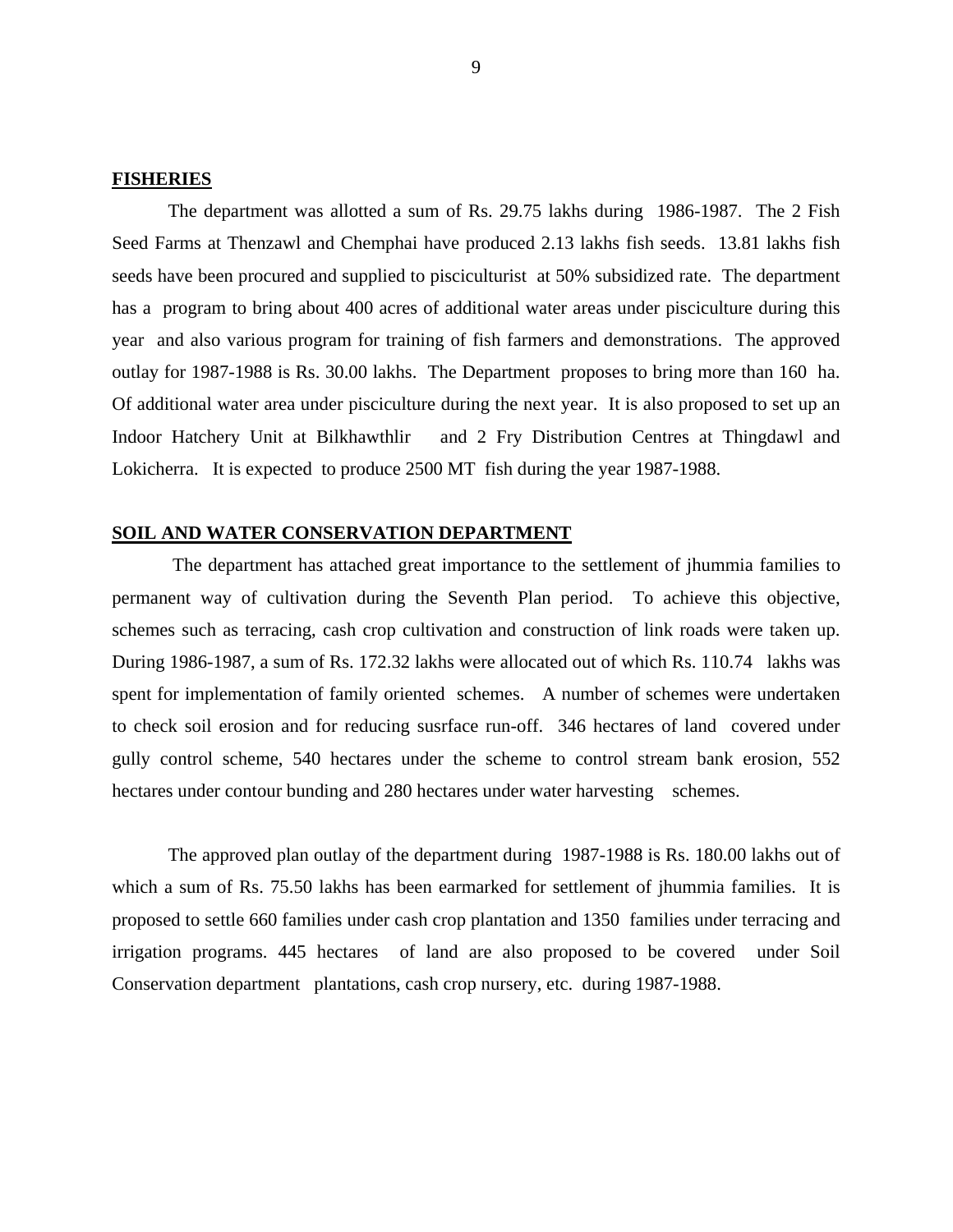# **ANIMAL HUSBANDRY & VETERINARY DEPARTMENT**

A sum of Rs. 185.00 lakhs was allotted during 1986-1987 out of which Rs. 70.00 lakhs has been earmarked for family oriented schemes, particularly for settlement of 2180 jhummia families in dairy farming, hill cattle farming, piggery and other livestock farming. The Rural Animal Health Centres at Kawnpui, Lungsen and Sangau have been upgraded to dispensaries status. 10 (ten) more such Centres have also been opened at Saiphal, Lallen, Bukpui, Lungpho, Lungrang, New Saiha, Zawngling, Bungtlang (S), Chapui and Borapansury, About 500 families h ave been making dairy farming their sole occupation. The department has acquired liquied nitrogen plant for introduction of frozen semen technique which is expected to considerably improve the genetic quality of cattle in Mizoram. The NEC has also sanctioned schemes for Broiler Chicken production costing Rs. 50.00 lakhs and fodder seed farm costing Rs. 25.00 lakhs. A sum of Rs. 197.00 lakhs have been allotted to the department for the year 1987-1988. The fund is proposed to be utilized for expansion of veterinary services, expansion of existing farms at Lunglei and Dampui, research and education as well as continuation of the existing schemes.

## **FOREST DEPARTMENT**

 During the year, 13987 hectares of plantation area have been created. During 1987-1988, it is proposed to create 3000 hectares of plantation under plan schemes and 3500 hectares under New Land Use Policy. Construction of 74 buildings and 61.08 Kms roads was completed. A sum of Rs.50.00 lakhs has been allotted for 1987-1988 for construction of 50 buildings and 10 Kms of roads. There is also a proposal to open Research and Development Circle which will look after the existing 6 functional Divisions and 3 more functional Divisions.

#### **POWER AND ELECTRICITY DEPARTMENT**

A sum of Rs. 769.35 lakhs has been provided for 1986-1987 and Rs. 1971.00 lakhs for 1987-1988. Work on the 132 KV Aizawl-Lunglei line was intensified and Aizawl-Serchhip section was completed by May, 1986. The entire work is expected to be completed by March,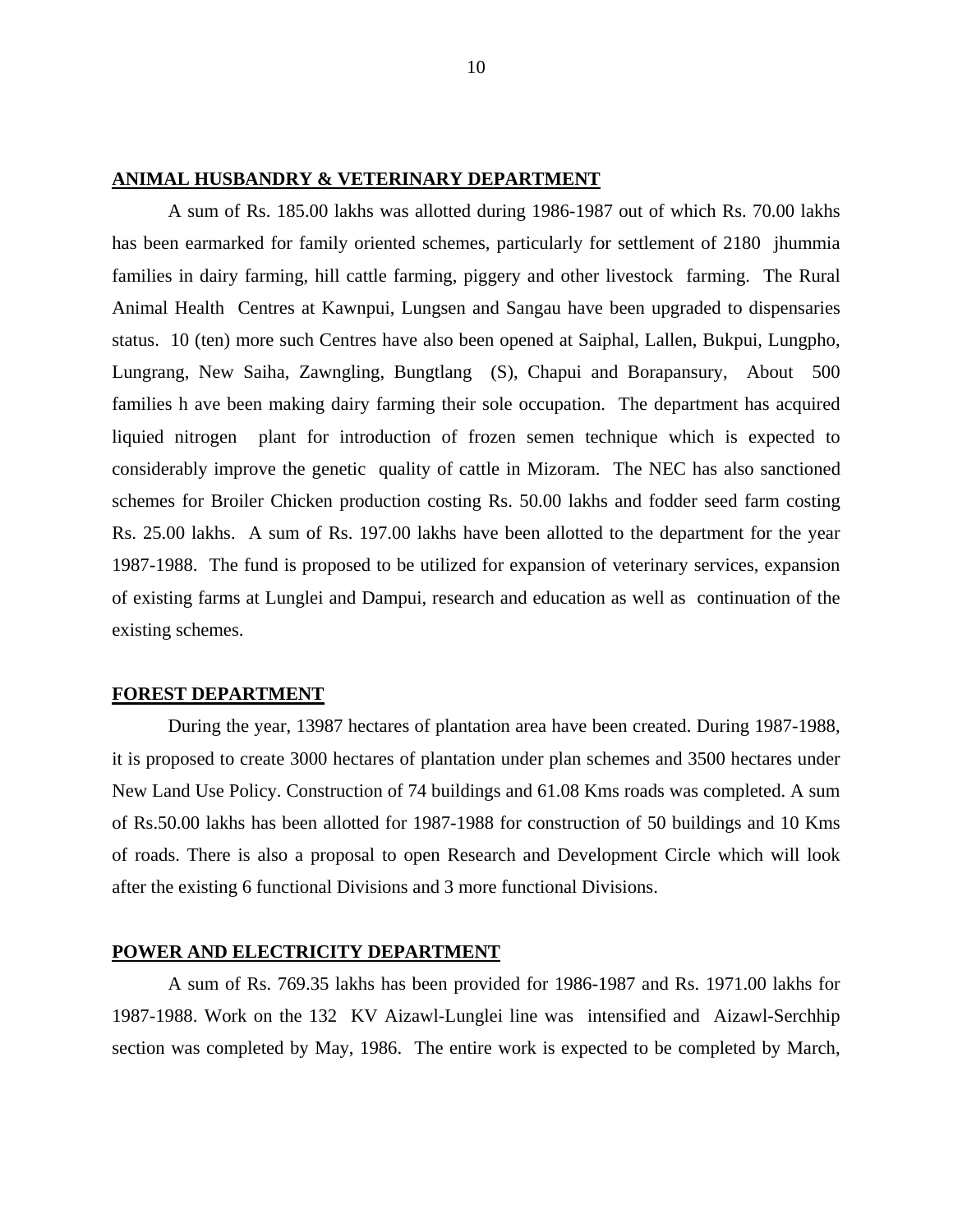1987. Construction of 132 KV Aizawl Sub-Station is expected to be partly completed during the current year and it will be possible to receive power from NEEPCO's Sub-station at Luangmual. The program for 1986-1987 envisages electrification of 50 villages during the year out of which 30 villages have already been electrified by January, 1987. 60 villages are proposed to be covered under the Electrification Program during the next year. Setting up of wind Electric Generators, one each at Hmuifang and Sangau will be taken up soon. 5 villages are expected to be electrified through Solar Photo Voltaic System by March, 1987. Integrated Rural Energy Program undertaken in Reiek Community Block is continuing and one more Community Development Block is proposed to be covered under Integrated Rural Energy Program during 1987-1988.

#### **SUPPLY & TRANSPORT DEPARTMENT**

**Supply Wing:-** Procurement of essential commodities such as rice, sugar iodised salt, POL, controlled cloth and cement and their distribution is the main function of the department. The supply position during the year has been year very comfortable. With the provision of Rs. 27.10 lakhs during the year, 10 godowns and 13 staff quarters were constructed 23 Fair Price Shops were opened against the target of 20, thus making a total of 790 Fair Price Shops in the State.

**Transport Wing:-** The strength of the fleet has been increased from 69 last year to 89 during the current year. 6 more buses are expected to join the fleet by the end of the current year. Construction of building for Central Workshop at South Hlimen has commenced. 13 private buses and 33 taxies have been pressed into service during the year. With the Plan outlay of Rs. 160.00 lakhs during 1987-1988, the main thrist will be replacement of 23 old buses and luggage vans, construction of Central Workshop, additional bus terminal buildings at Aizawl and bus stations at Vairengte and Thenzawl.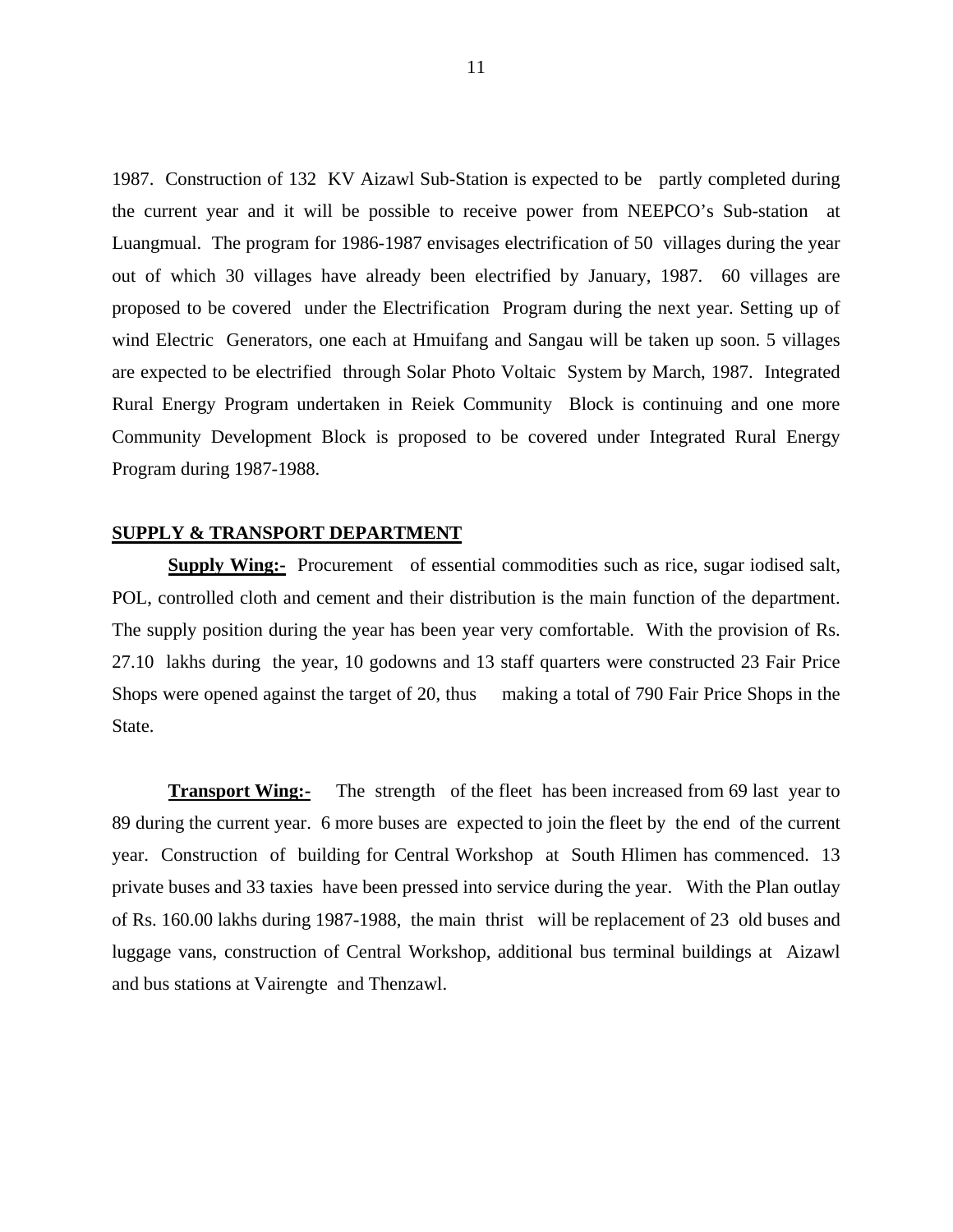**Weight & Measures Wing:-** The wing filed 52 cases in the Courts of violaion of Weights & Measures Acts and Rules. During the year, 65,121 weights and measures instruments were verified and stamped.

# **INFORMATION, PUBLIC RELATIONS & TOURISM DEPARTMENT**

The Department has completed opening of offices in all Districts and sub-divisional headquarters during the year. To promote national integration, the scheme of Inter-state Cultural Exchange was intensified and as many as 250 youths had been sent to various places of India on 6 occasions. In turn, Mizoram received cultural troupes from the Goa, Uttar Pradesh, Maharashtra, Gujarat, Manipur and Madhya Pradesh, Press and photo-coverage are regularly carried out for the VIPs visiting Mizoram as well as tour of local VIPs, 9 Community T.V. sets and 10 Community Receiving sets have been installed at various places of Mizoam. To facilitate wider coverage, a low power transmitter-cum-production Centre in under construction at Durtlang. With a view to encourage tourism, Tourist Lodge at Aizawl was constructed having 14 room, Conference Hall and Dining Hall. Another Tourist Lodge having 5 rooms, dormitory and common room had also been constructed at Kolasib. Sanction has also been received for construction of Yatri Niwas at Aizawl at a cost of Rs. 34.00 lakhs and a Tourist Lodge with 15 rooms at Champhai at a cost of Rs. 18.00 lakhs.

#### **PUBLIC WORKS DEPARTMENT**

A sum of Rs. 1000.00 lakhs has been provided for road communication during 1986- 1987. It is expected to complete 90 kms. Formation cutting, 33 kms widening and improvement works, 180 culverts and minor bridges, 93 kms. soling and metalling, 40 kms black topping and costructin of 3 bridges. A 24 metrs span bridge over Vanva nad 52 m etrs span bridge over Tlawng on Aizawl – Thenzawl- Lunglei road were completed during the year and one foot suspension bridge over river Kolodyne is also expected to be completed during this year. A sum of Rs.1127.00 lakhs has been approved for 1987-1988. In addition, Rs.180.00 lakhs has also been provided for upgrading Kolasib - Bairabi road. It is proposed to complete 84 Kms and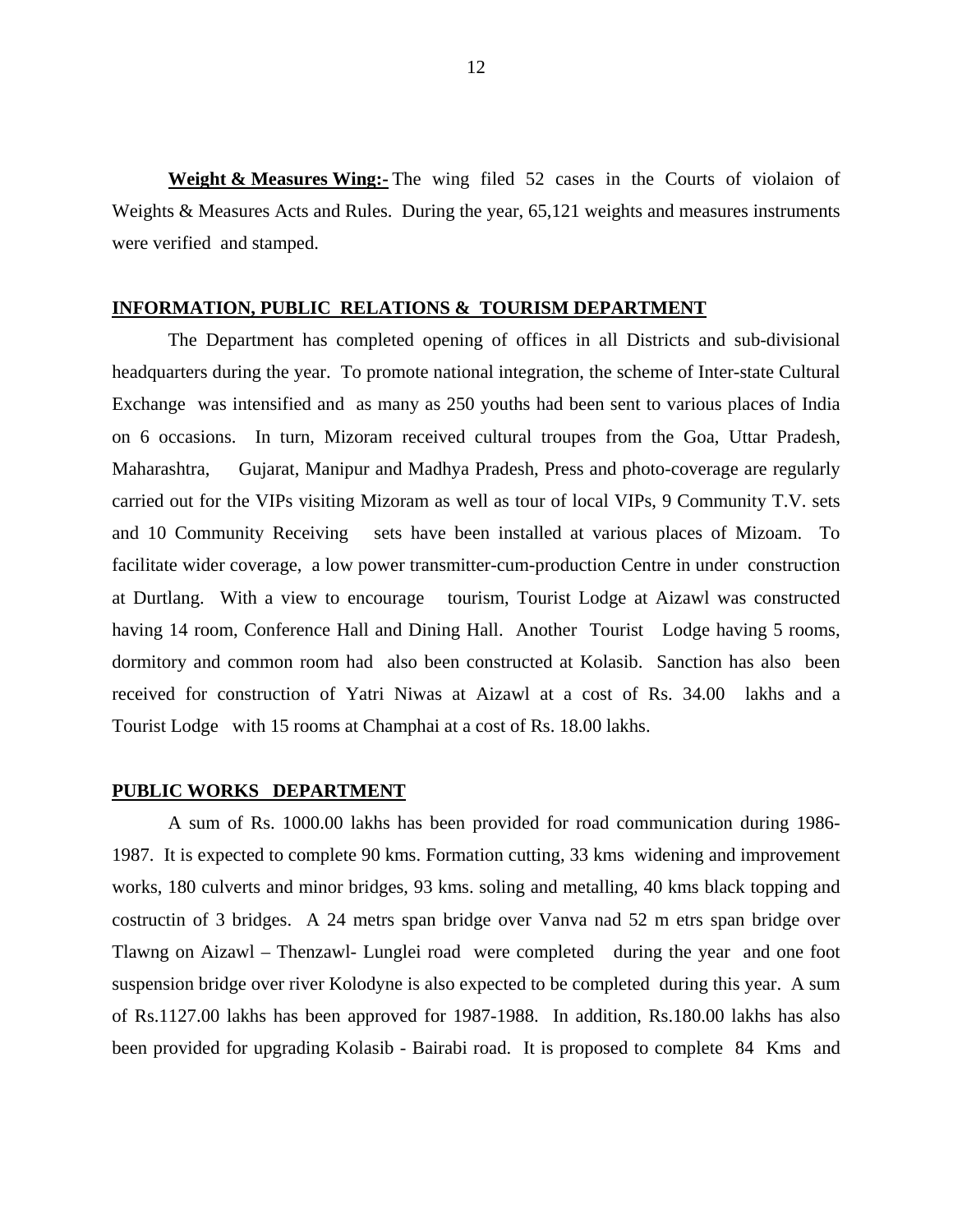formation cutting, widening and improvement, construction of 350 culverts and minor bridges, soling and metalling of 105 Kms, black topping of 70 Kms of roads, construction of 3 bridges and 3 truck terminals.

#### **DISTRICT COUNCIL AFFAIRS DEPARTMENT**

The 3 District Councils are allotted Rs. 114.37 lakhs during 1986-1987 under Non-Plan an dRs. 36.00 lakhs under Plan. The Plan funds are utilized for execution of schemes under Rural Communication, sanitation, Water Supply, Forest, Arts & Culture, etc. The Planning Commission has allotted Rs. 400.00 lakhs during 1987-1988 for ex ecution of additional schemes under Rural development, Agriculture, Soil Conservation, Community Project, Social Welfare, Animal Husbandry, Industries and Forestry.

I have briefly reviewed the activities and achievements of the Departments of the Government and their programs. I also wish to mention that th eGovernemtn has opened a separate Department to deal with trade and commerce. This department is expected to act as a catalyst to improve economic condition of the people of Mizoram by discovering better avenues of trade and commerce. Tourism used to be dealt with by the department of Information and Public Relations. The Government has now established a separate Directorate to promote Tourism in the State. The Government is also concerned with the unsatisfactory working environment of the Ministers and Government servants due to lack of proper accommodation while at the same time huge expenditure has to be incurred for renting private buildings. The Government would pay close attention to this problem and would try to solve the acute accommodation problem by constructing more administrative and residential buildings as Plan program.

You would have noticed from the annual Financial Statement that the estimated revenue receipts for 1986-1987 is considerably less than the Revised Estimate of 1986-1987. This should be no cause for alarm. The shortfall is only due to the fact that the Government has not so far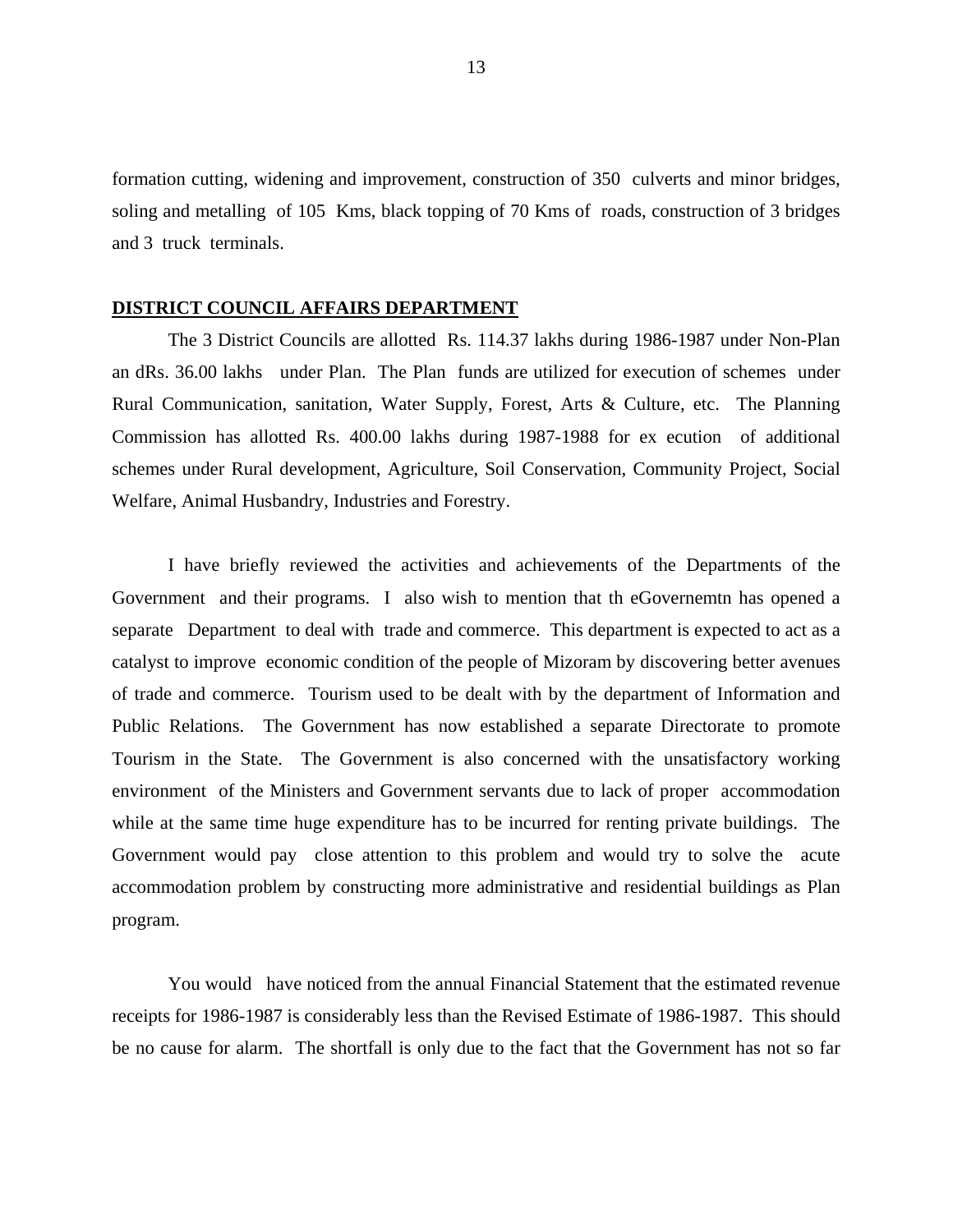received the approved allocations aid for financing Centrally Sponsored Schemes/Central Plan, etc. and only token provisions have been indicated in the Budget Estimates for 1987-1988.

It may also be noticed that the estimated internal revenue receipts of the state for 1987- 1988 is Rs. 788.30 lakhs only. From this, it is evident that major portion of our revenue expenditure is being met by Grants-in-aid from the Central Government I may also point out at this stage that our target for mobilization of additional resources is Rs. 476.00 lakhs. Though there is no proposal in the Budget for introduction of new taxes, the additional resources h ave to be mobilized by increasing certain taxes and duties. The Revenue Department has proposed increased of land revenue from Rs. 13.00 per bigha to Rs. 20.00 per bigha. It is also proposed to increase, to some extent, the fees for land recording and redemption fees. It is also be necessary to revise the tariff rats for electricity and also taxes on vehicles and bus fares. The Excise duty exemption granted earlier to military and para-military forces has recently been withdrawn which netted considerable income for the State Government. Efforts are also being made to mobilize additional resources through State Lotteries and it is expected that more than Rs. 263.00 lakhs towards royalty from the State Lottery would be secured by the Government.

We have now attained statehood. While we rejoice over this fact, we should also realize that greater responsibility has now evolved on everyone of us. We are now fully responsible for our welfare and development and we can no longer shift the responsibility upon the Central Government. While the Central Government has given us assurance of full co-operation and support, we have to learn to stand on our own feet. The people of Mizoram may be called upon in the near future to shoulder heavier burden by way of contributing to meet at least a small portion of the expenditure required to run the administration and to meet the growing developmental expenditure. I am happy to inform you that the Government has formed a Resources mobilization Committee, which will study ways and means to increase the resources of the new State. We should all co-operate with this Committee by supporting the recommendations and also by giving constructive ideas and suggestions.